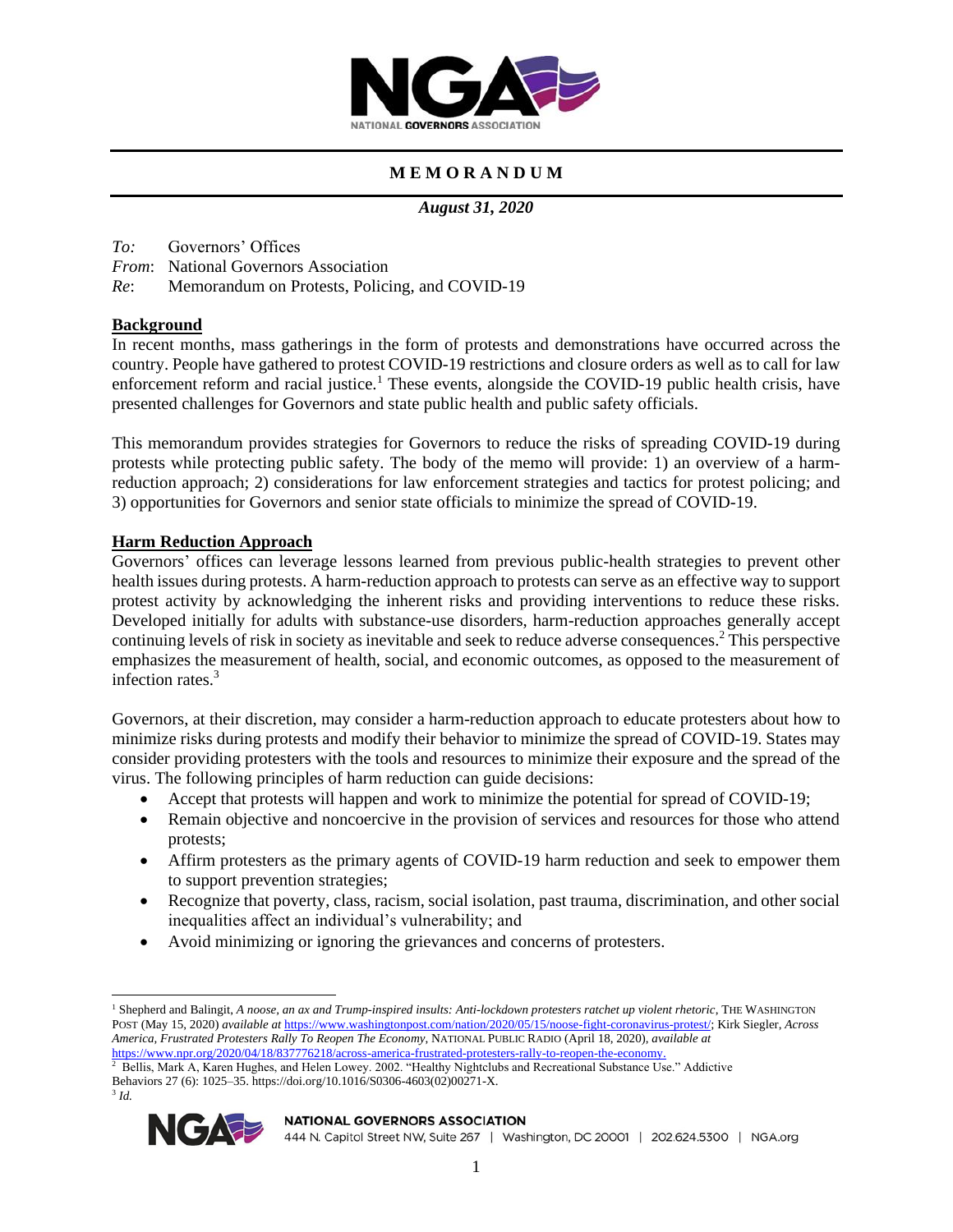# *Implementation of harm reduction principles*

Many public health officials have warned that protests can lead to a reduction in social distancing and increase potential exposure to the virus. Newly collected data on protests in 315 of the largest U.S. cities did not find evidence that urban protests reignited COVID-19 case growth. However, researchers speculate that this may be because the study population included non-protesters. With many staying home to avoid the protests, the spread of COVID-19 in the overall population could have been reduced.<sup>4</sup> To prevent the possibility of protests becoming superspreading events (SSEs)<sup>5</sup>, more preventive action may be needed to prevent the transmission of the virus. For example, law enforcement and public health officials can adopt infection prevention and control measures and implement timely interventions to help prevent and control COVID-19 at protests. Outlined below are several strategies for safeguarding the right to public assembly while protecting public health:

- **Coordinate with protest organizers to select appropriate locations in which to hold protests while respecting social distancing guidelines.** E**n**courage protesters to gather outdoors where social distancing guidelines can be followed and the risk of transmission of the virus is minimized. Preliminary studies have found the potential for transmission in closed-air environments is significantly greater than in open-air settings.<sup>6</sup> Additionally, permitting protests to occur outdoors allows protests to increase in scale should more protesters arrive and require more space to socially distance.
- **Adopt and increase infection prevention and control measures.** Clean and disinfect shared objects between uses such as public seating, tables, clipboards, and other frequently touched surfaces. Extend cleaning and disinfection requirements to food trucks, food carts, and other popup food services. Consider closing areas such as drinking fountains that cannot be adequately cleaned or disinfected during an event. Develop a schedule for increased, routine cleaning and disinfection for trains, buses, and other modes of mass transit that will be used by protesters.
- **Develop a communications plan that focuses on individual-level behaviors while promoting harm reduction.** Acknowledge in your communication plans that protests are occurring publicly and differentiate protests from other mass gatherings. Celebrate masks as a protective measure for individual and public health. Use a combination of posters, fact sheets, TV/radio messaging, educational materials, and print assets in areas where protest activity is occurring. Leverage the use of social media to target and share resources from public health authorities about social distancing, wearing masks, respiratory etiquette, and testing.
- **Improve information sharing and coordination between law enforcement and public health officials.** The sharing of information can allow first responders at protests to tailor their operational tactics to engage with protesters given the crowd size and temperament. Coordinate with the state Joint Information Center (JIC) and Fusion Center to receive situational briefs on the status of the protest and share updates. Survey channels of communication used by protesters and other opensource intelligence (such as social media) to determine locations and timing of protests and demonstrations. Share information periodically with public health officials to adjust their communication and outreach strategies to protesters.
- **Establish communication channels with protest organizers to assist in planning and avoid any miscommunication on orders.** Though decentralization and disorganization among protesters can pose challenges to communication, it may be beneficial for law enforcement to establish channels with protest organizers. If a protest is planned, law enforcement agencies may consider designating

<sup>6</sup> Nishiura, Hiroshi et al,*Closed Environments Facilitate Secondary Transmission of Coronavirus Disease 2019 (COVID-19). MedRxiv*(January, 2020), [https://doi.org/10.1101/2020.02.28.20029272.](https://doi.org/10.1101/2020.02.28.20029272)



#### **NATIONAL GOVERNORS ASSOCIATION**

<sup>4</sup> Dave, Dhaval, Andrew Friedson, Kyutaro Matsuzawa, Joseph Sabia, and Samuel Safford. 2020. "Black Lives Matter Protests, Social Distancing, and COVID-19." w27408. Cambridge, MA: National Bureau of Economic Research. https://doi.org/10.3386/w27408.

<sup>&</sup>lt;sup>5</sup> Associated with both explosive growth early in an outbreak and sustained transmission of a virus. High risk settings for becoming SSEs are closed environments such as healthcare facilities, nursing homes, prisons, homeless shelters, schools, and sites of mass gatherings.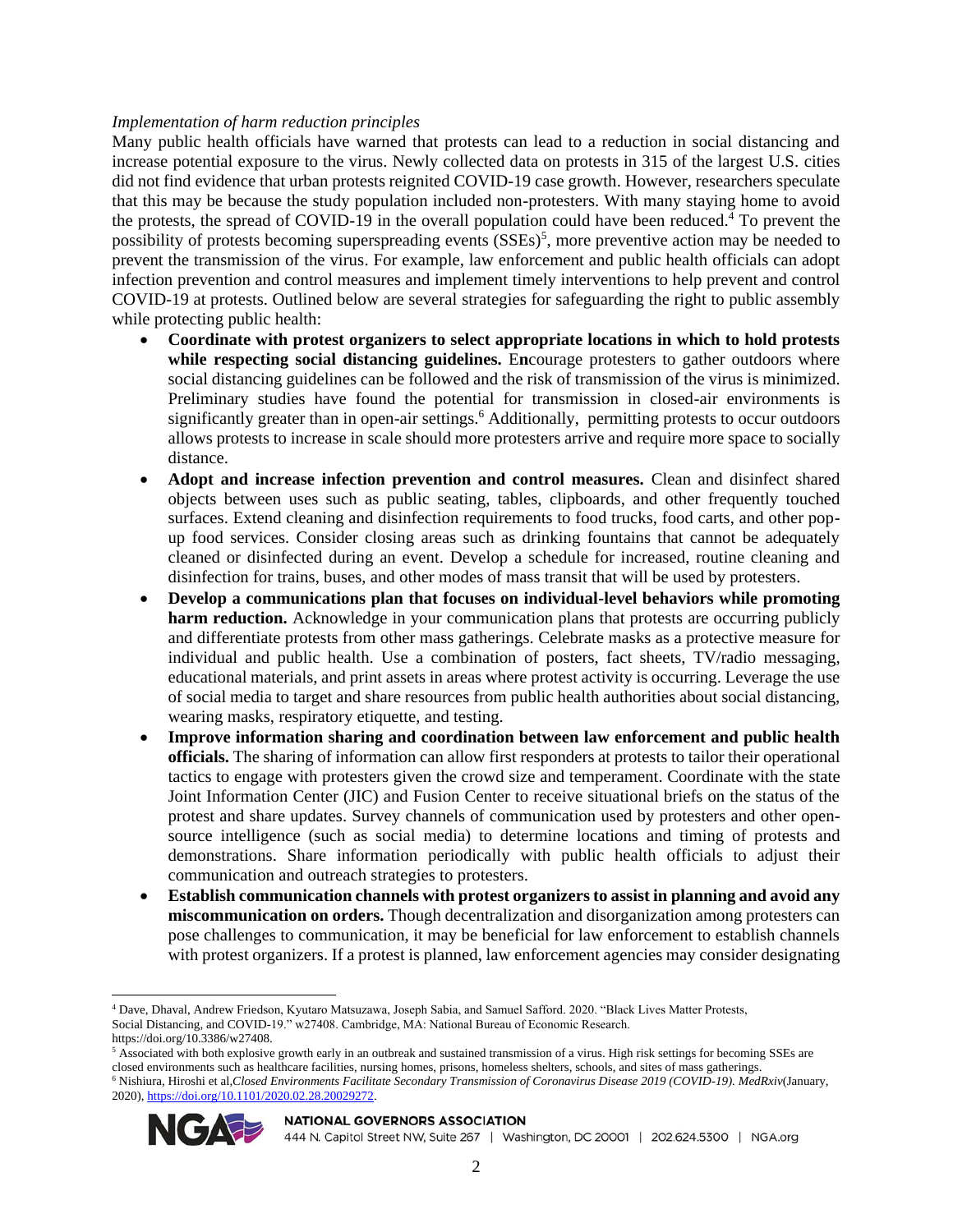certain liaisons or primary points of contact who can serve as a surrogate for law enforcement.  $\frac{7}{1}$ Law enforcement can also enhance legitimacy by communicating effectively with the public by using audio amplification equipment to communicate dispersal orders and infection prevention and control practices to protesters.

### **Law Enforcement Strategies and Tactics in Protest Policing During COVID-19**

State law enforcement agencies are often used, particularly during the COVID-19 pandemic, as a coordinating body to engage and provide guidance to local law enforcement agencies for consistent communication and practices across the state. As governors and state leaders coordinate with local law enforcement agencies, the following provides considerations for law enforcement strategies and tactics in responding to protests and mass gatherings.

## *Use of a differentiated strategy*

Experts note that the tactics that law enforcement use to manage protests, including tear gas, rubber bullets, or physical force, can increase tensions between law enforcement and protesters. (See use of riot control agents below.) In situations where law enforcement personnel are the subject of the protest, these tactics may reinforce the resolve of committed protesters.<sup>8</sup> In addition, using tear gas in the context of the COVID-19 pandemic, may increase the spread of the virus.<sup>9</sup> The use of a differentiated strategy may help limit the need for increased use of force and avoid escalation or provocation of an incident. This strategy involves using arrests sparingly, limiting the use of force only to circumstances where it is necessary and unavoidable, and avoiding the use of overly restrictive barriers or other crowd containment methods.<sup>10</sup> A differentiated strategy seeks to use the least restrictive means necessary to defuse conflict between protesters and police.<sup>11</sup> The goal of differentiation is to bolster legitimacy and facilitate continued peaceful participation in protests by the largest number of people possible.<sup>12</sup>

### *Emphasizing protection of the rights of demonstrators*

State law enforcement agencies may consider protest policing tactics that emphasize the protection of the First Amendment rights of demonstrators. To ensure a peaceful demonstration does not evolve into a riot and to protect the safety of the public, many agencies use "extraction techniques" in response to individuals who behave unlawfully.<sup>13</sup> Rather than imposing restrictions on all protesters, officers can seek to engage with specific individuals who may be engaging in illegal activity. Facilitating relationships with protesters allows police agencies to demonstrate their commitment to these rights and can build credibility when police agencies need to deny requests from protesters.

### *Considerations for the use of force*

In the context of protests or civil unrest, officers are likely following guidelines specific to protest policing or riot control.<sup>14</sup> These guidelines may not specify use of force protocols. Experts have noted that clear use of force standards and policies emphasizing de-escalation are key strategies in protest policing.<sup>15</sup> Governors and state public safety officials may, at their discretion, consider developing specific use of force standards and guidelines to support de-escalation for both state and local law enforcement agencies. For example, Governor DeWine of **Ohio** established the Ohio Collaborative Community Police Advisory Board, which

<sup>8</sup> Zach Stanton, *How Ferguson and Baltimore Explain Why It's Different This Time*, POLITICO (June 11, 2020), *available at*

<sup>15</sup> *Id.*



**NATIONAL GOVERNORS ASSOCIATION** 

<sup>7</sup> Edward R. Maguire & Megan Oakley, *Policing Protests. Lessons from the Occupy Movement, Ferguson & Beyond* (2020).

https://www.politico.com/news/magazine/2020/06/11/george-floyd-protests-different-ferguson-baltimore-lessons-black-lives-matter-312305

<sup>9</sup> Erin T. Welsh, *American Thoracic Society calls for moratorium on tear gas use during COVID-19 pandemic, available at* 

https://www.healio.com/news/pulmonology/20200617/american-thoracic-society-calls-for-moratorium-on-tear-gas-use-during-covid19-pandemic <sup>10</sup> Edward R. Maguire & Megan Oakley, *Policing Protests. Lessons from the Occupy Movement, Ferguson & Beyond* (2020).

<sup>11</sup> *Id.*  $^{12}$  *Id.* 

<sup>13</sup> *Id.*

<sup>14</sup> *Id.*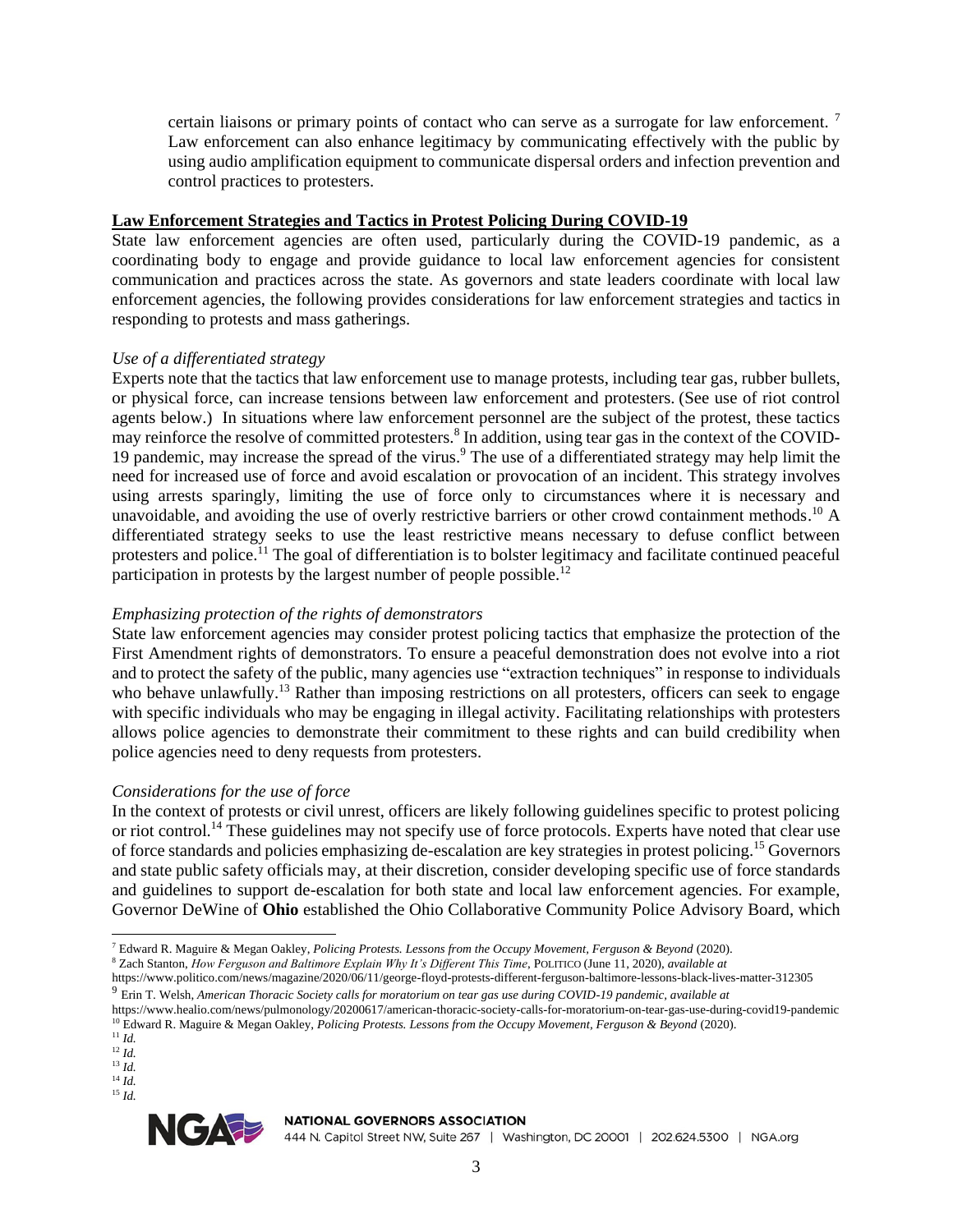has developed statewide law enforcement standards related to protest policing, including specific use-offorce guidelines.<sup>16</sup>

# *COVID-19 considerations*

In the context of the COVID-19 pandemic, there is an increased health risk to both demonstrators and officers. The following considerations for law enforcement tactics may reduce COVID-19 public health risks.

- **Reduce physical contact**. Tactics that require close physical contact, such as physically moving protesters or kettling groups, in the context of COVID-19, could increase the risk of virus spread for both officers and protesters.
- **Avoid use of riot control agents**. The use of riot-control agents such as CS gas (i.e., tear gas) and pepper spray could have significant impacts on both the spread and severity of COVID-19 among protesters. Some experts note that deploying inhalable chemicals activates certain pain-sensing nerves on the skin and in the mucous membranes of the eyes, mouth, and nose. This results in sneezing and coughing that can expose more individuals to the virus, compromise the body's ability to fight COVID-19, or cause mild or asymptomatic infections to become more severe.<sup>17</sup> While no studies have been completed on the risk of COVID-19 following exposure to CS gas or pepper spray, previous studies have shown that exposing military personnel to CS gas resulted in a heightened risk of those personnel experiencing acute respiratory illnesses.<sup>18</sup>
- **Promote and make available personal protective equipment (PPE).** Law enforcement agencies may also consider increased use of PPE for officers during mass demonstrations. The use of masks or face shields by law enforcement may help reduce the risk of COVID-19 transmission among the officers as well as between officers and the public. While there is some concern that the use of masks could make communication between officers and protesters more difficult, many law enforcement agencies recognize the need to ensure officer safety as well as reduce possible transmission of the virus among protesters. As many Governors are issuing statements encouraging or even mandating individuals to wear masks when out in public to reduce the spread of COVID-19, law enforcement officers could assist in promoting the use of masks and encourage the public to follow the Governors' recommendations.

# **Opportunities for States to Consider**

As Governors continue to address the immense public health challenges posed by COVID-19, they are also seeking to manage and respond to ongoing protests and mass gatherings effectively. The following includes opportunities for Governors and states to consider related to increased law enforcement training, provision of PPE, increased testing, and other public health interventions.

• **Educate law enforcement agencies on crowd psychology**. If the law enforcement approach to a protest is relying on riot-control training, officers may be more likely to escalate an already volatile or excitable group.<sup>19</sup> While most officer trainings focus on tactics, protest policing also requires an understanding of crowd psychology. Instead of treating crowds as single-minded (the widely rejected social contagion model) law enforcement agencies could incorporate the elaborated social identity model (ESIM) into a differentiated response strategy. $20$ 

<sup>20</sup> *Id.*



#### **NATIONAL GOVERNORS ASSOCIATION**

<sup>16</sup> Press Release, *UPDATE: Mass Protest Standard, Office of Law Enforcement Recruitment, PPE Update, GOJO Expansion*, Ohio Office of the Governor (June 9, 2020[\) https://governor.ohio.gov/wps/portal/gov/governor/media/news-and-media/covid-19-update-june-9-2020](https://governor.ohio.gov/wps/portal/gov/governor/media/news-and-media/covid-19-update-june-9-2020)

<sup>17</sup> Will Stone, *Tear-Gassing Protesters During An Infectious Outbreak Called 'A Recipe For Disaster'*, NATIONAL PUBLIC RADIO, (June 5, 2020) *available at* [https://www.npr.org/sections/health-shots/2020/06/05/870144402/tear-gassing-protesters-during-an-infectious-outbreak-called-a](https://www.npr.org/sections/health-shots/2020/06/05/870144402/tear-gassing-protesters-during-an-infectious-outbreak-called-a-recipe-for-disast)[recipe-for-disast.](https://www.npr.org/sections/health-shots/2020/06/05/870144402/tear-gassing-protesters-during-an-infectious-outbreak-called-a-recipe-for-disast) 

<sup>&</sup>lt;sup>18</sup> Hout, White, Artino, Knapik, Observational Study: O-chlorobenzylidene Malononitrile (CS Riot Control Agent) Associated Acute Respiratory Illnesses in a U.S. Army Basic Combat Training Cohort*, available at* [https://pubmed.ncbi.nlm.nih.gov/25003867/.](https://pubmed.ncbi.nlm.nih.gov/25003867/)  <sup>19</sup> Supra note 6.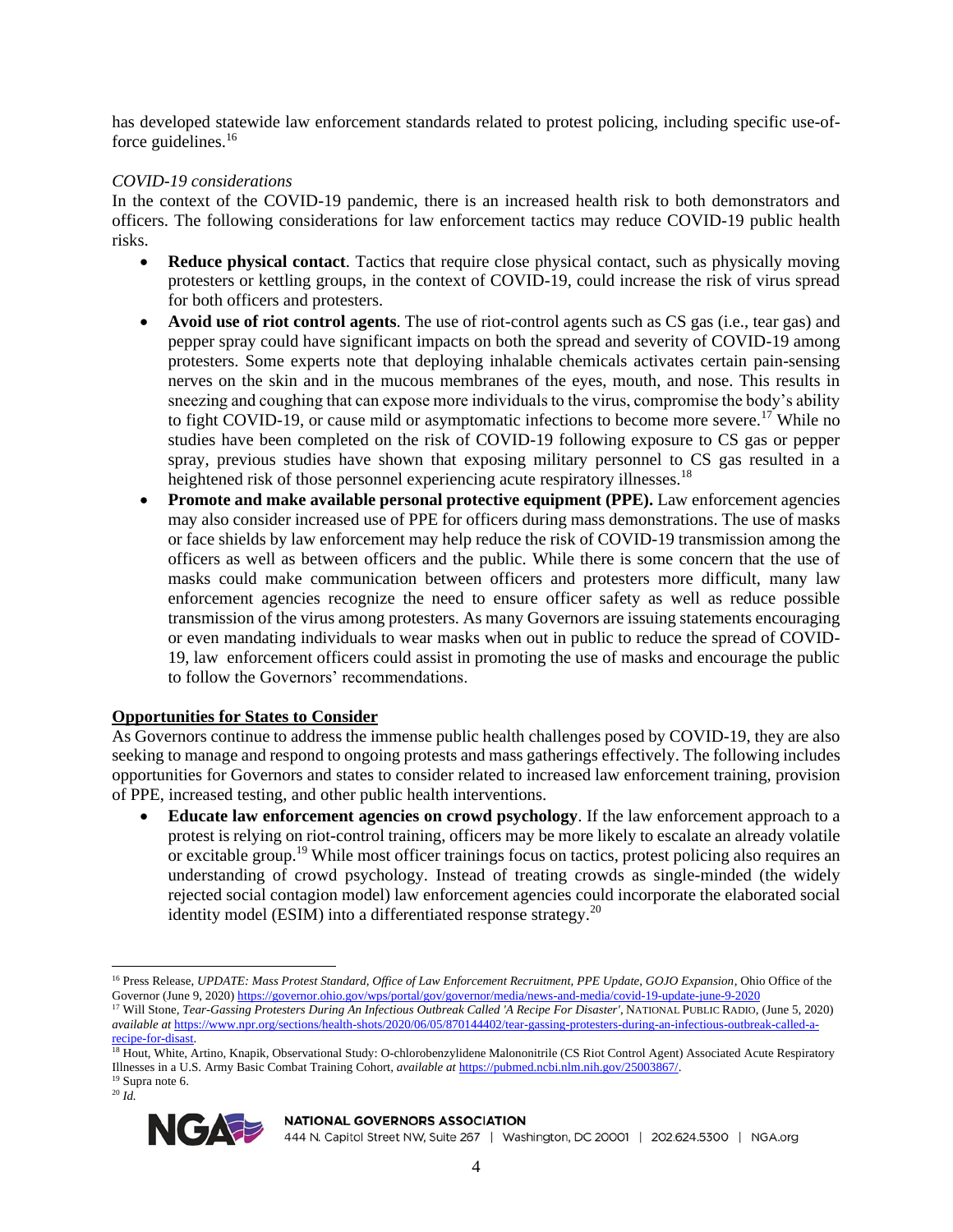- **Coordinate with local law enforcement agencies to ensure officers understand the constitutional rights of protesters**. Officer training should ensure officers understand the constitutional rights of demonstrators. While the right to public assembly can be limited based on time, place, and manner restrictions, officers should be trained to understand the role they play in protecting community members' rights under the First Amendment.<sup>21</sup> By understanding their role to protect mass gatherings, officers can more effectively communicate that to demonstrators and promote public trust in law enforcement.
- **Emphasize the importance of de-escalation in law enforcement training**. Along with an understanding of crowd psychology, training should emphasize the importance of de-escalation and communications tactics in the context of a mass demonstration.<sup>22</sup> Focusing on ensuring state and local law enforcement officers are equipped to handle interactions calmly and professionally can help to prevent a demonstration from becoming a riot. Experts note that "small groups may engage in violence, but if most demonstrators understand and see that the police view their role as facilitating the demonstration while protecting public safety, violence is less likely to spread."<sup>23</sup>
- **Expand access to testing at or near protests.** Despite perceived or actual risk of exposure in mass gatherings, individuals have participated in protests throughout the pandemic. Governors' offices can help support localities by increasing access to testing at or near protests and encouraging protesters to get tested.
	- o In **Massachusetts**, 52 free COVID-19 testing sites were made available for anyone who has recently participated in a large gathering. The pop-up testing sites included hospitals, health centers, and CVS pharmacies with either walk-in or appointment-based options.<sup>24</sup>
	- o In **Texas**, additional testing resources were sent to areas where protests denouncing police brutality took place. The state worked with local health officials to identify protesters who may have been exposed, quarantining or isolating them as appropriate, and then tracking contacts to break the chain of transmission.<sup>25</sup>
- **Expand testing criteria to prioritize testing for protesters.** Individuals attending protests are primarily young people who may be infected with the virus but not display any symptoms.<sup>26</sup> They may also live with older populations who may be more susceptible to the virus. Prioritize testing for protesters and communicate a consistent message to the public about who should seek testing and when it is appropriate. $27$ 
	- o In **New York**, the testing criteria for eligible populations were changed to include people who participated in a protest following the death of George Floyd.<sup>28</sup>
	- o **Minnesota** also directed doctors to prioritize testing supplies for asymptomatic protesters because the incubation period of the virus following infection is around five days, with a range of two to  $14 \text{ days}$ .<sup>29</sup>

<sup>29</sup> Jeremy Olson, *State recommends COVID-19 tests for Minnesota protesters*, THE STAR TRIBUNE, (June 1, 2020) *available at* [https://www.startribune.com/state-recommends-covid-19-tests-for-minnesota-protesters/570932552/.](https://www.startribune.com/state-recommends-covid-19-tests-for-minnesota-protesters/570932552/) 



### **NATIONAL GOVERNORS ASSOCIATION**

<sup>21</sup> *Id.*

<sup>&</sup>lt;sup>22</sup> Police Executive Research Forum, *The Police Response to Mass Demonstrations: Promising Practices and Lessons Learned, (2018), <i>available at* [https://www.policeforum.org/assets/PoliceResponseMassDemonstrations.pdf.](https://www.policeforum.org/assets/PoliceResponseMassDemonstrations.pdf) 

<sup>23</sup> *Id.*

<sup>24</sup> Nick DeCosta-Klipa, *Massachusetts is launching more than 50 pop-up coronavirus test sites for people who participated in protests*,

BOSTON.COM (June 15, 2020), *available at* [https://www.boston.com/news/coronavirus/2020/06/15/massachusetts-pop-up-coronavirus-test-sites](https://www.boston.com/news/coronavirus/2020/06/15/massachusetts-pop-up-coronavirus-test-sites-protests)[protests.](https://www.boston.com/news/coronavirus/2020/06/15/massachusetts-pop-up-coronavirus-test-sites-protests) 

<sup>25</sup> Reena Diamante, *Texas to Increase COVID-19 Testing in Cities with Large Protests*, SPECTRUM NEWS (June 12, 2020), *available at*  [https://spectrumlocalnews.com/tx/austin/news/2020/06/12/texas-to-increase-covid-19-testing-in-cities-with-large-protests.](https://spectrumlocalnews.com/tx/austin/news/2020/06/12/texas-to-increase-covid-19-testing-in-cities-with-large-protests) 

<sup>26</sup> John Aguilar, *Many health officials are OK with police protests despite COVID-19*, THE DENVER POST (June 15, 2020), *available at* [https://www.denverpost.com/2020/06/15/coronavirus-protests-health-racism/.](https://www.denverpost.com/2020/06/15/coronavirus-protests-health-racism/)

<sup>&</sup>lt;sup>27</sup> For more information, see NGA's Memo on Capacity for COVID-19 Testing – Current Status and Considerations at: [https://www.nga.org/wp](https://www.nga.org/wp-content/uploads/2020/04/Testing-Memo-Update-5-13-20.pdf)[content/uploads/2020/04/Testing-Memo-Update-5-13-20.pdf](https://www.nga.org/wp-content/uploads/2020/04/Testing-Memo-Update-5-13-20.pdf)

<sup>28</sup> Press Release, Office of Governor Andrew Cuomo, *Governor Cuomo Announces State is Expanding COVID-19 Testing Criteria to Include Anyone Who Attended a Protest Across the State*, (June, 4 2020), *available at* [https://www.governor.ny.gov/news/governor-cuomo-announces](https://www.governor.ny.gov/news/governor-cuomo-announces-state-expanding-covid-19-testing-criteria-include-anyone-who-attended)[state-expanding-covid-19-testing-criteria-include-anyone-who-attended.](https://www.governor.ny.gov/news/governor-cuomo-announces-state-expanding-covid-19-testing-criteria-include-anyone-who-attended)